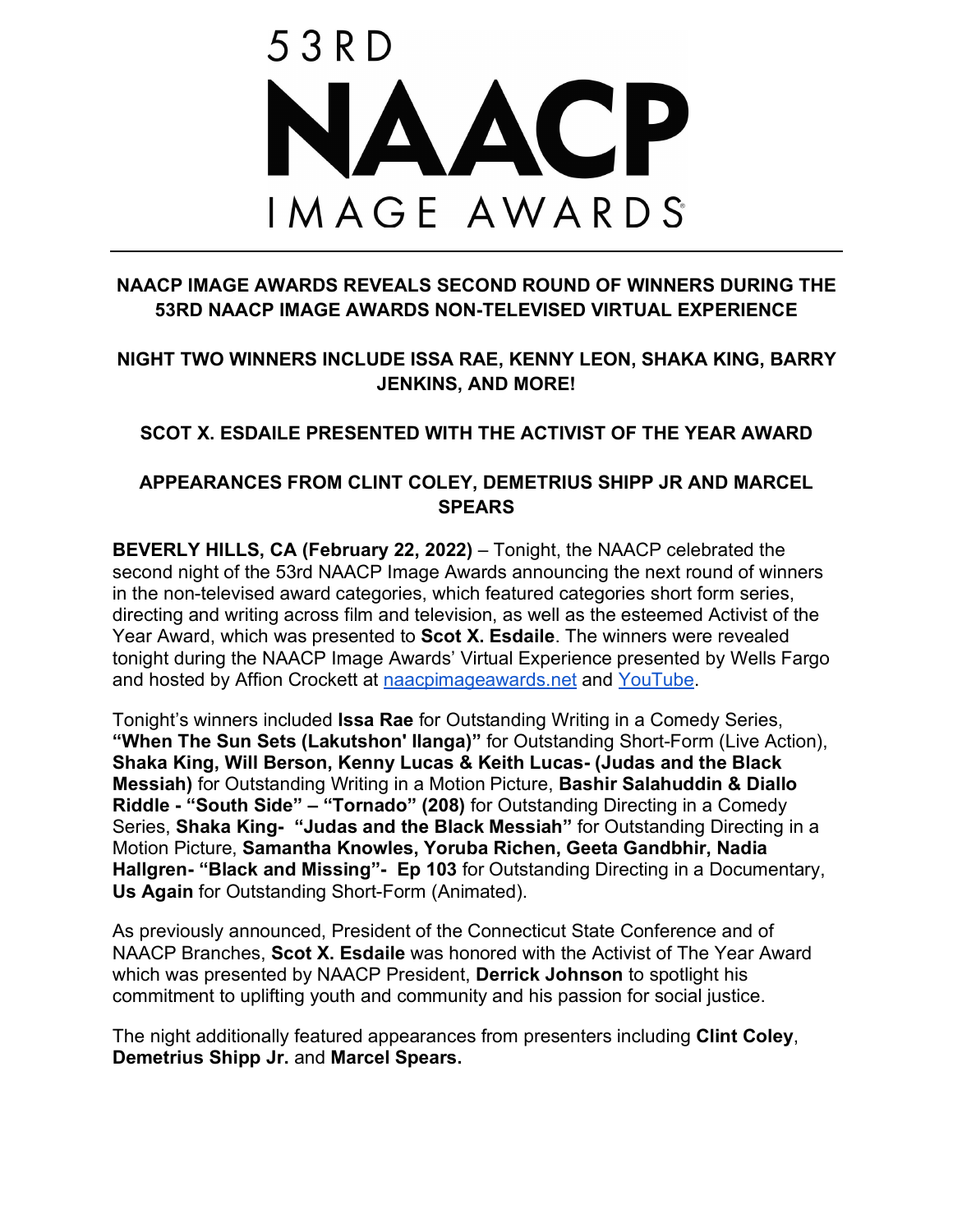The week-long 53rd NAACP Image Awards Virtual Experience from February 21-25, will invite fans to join the Image Awards in a celebration of the outstanding achievements and performances of people of color across more than 80 competitive categories.

The **"53rd NAACP Image Awards,"** hosted by seven-time NAACP Image Awards winner **Anthony Anderson, will air Saturday, February 26 at 8:00 PM on BET,**  featuring a performance by nine-time Grammy Award-winning singer and two-time Academy Award-nominated actress and producer **Mary J. Blige**.

The full list of winners from tonight can be found below:

### **Outstanding Short-Form Series – Comedy or Drama**

"Between the Scenes" - The Daily Show

# **Outstanding Short-Form Series or Special – Reality/Nonfiction**

"Token of a Great Day" - Lynching Postcards:

### **Outstanding Short-Form (Live Action)**

"When The Sun Sets (Lakutshon' Ilanga)"

### **Outstanding Short-Form (Animated)**

"Us Again"

#### **Outstanding Writing in a Comedy Series** Issa Rae- "Insecure" - Episode #510 "Everything's Gonna Be, Okay?!"

### **Outstanding Writing in a Drama Series**

Davita Scarlett- "The Good Fight" – 505

## **Outstanding Writing in a Television Movie or Special**

Abdul Williams- "Salt-N-Pepa"

### **Outstanding Writing in a Motion Picture**

Shaka King, Will Berson, Kenny Lucas, Keith Lucas- "Judas and the Black Messiah"

### **Outstanding Directing in a Comedy Series**

Bashir Salahuddin, Diallo Riddle - "South Side" – "Tornado" (208)

### **Outstanding Directing in a Drama Series**

Barry Jenkins- "The Underground Railroad"

## **Outstanding Directing in a Television Movie or Special**

Kenny Leon- "Robin Roberts Presents: Mahalia"

### **Outstanding Directing in a Documentary**

Samantha Knowles, Yoruba Richen, Geeta Gandbhir, Nadia Hallgren- "Black and Missing"- Ep 103

## **Outstanding Directing in a Motion Picture**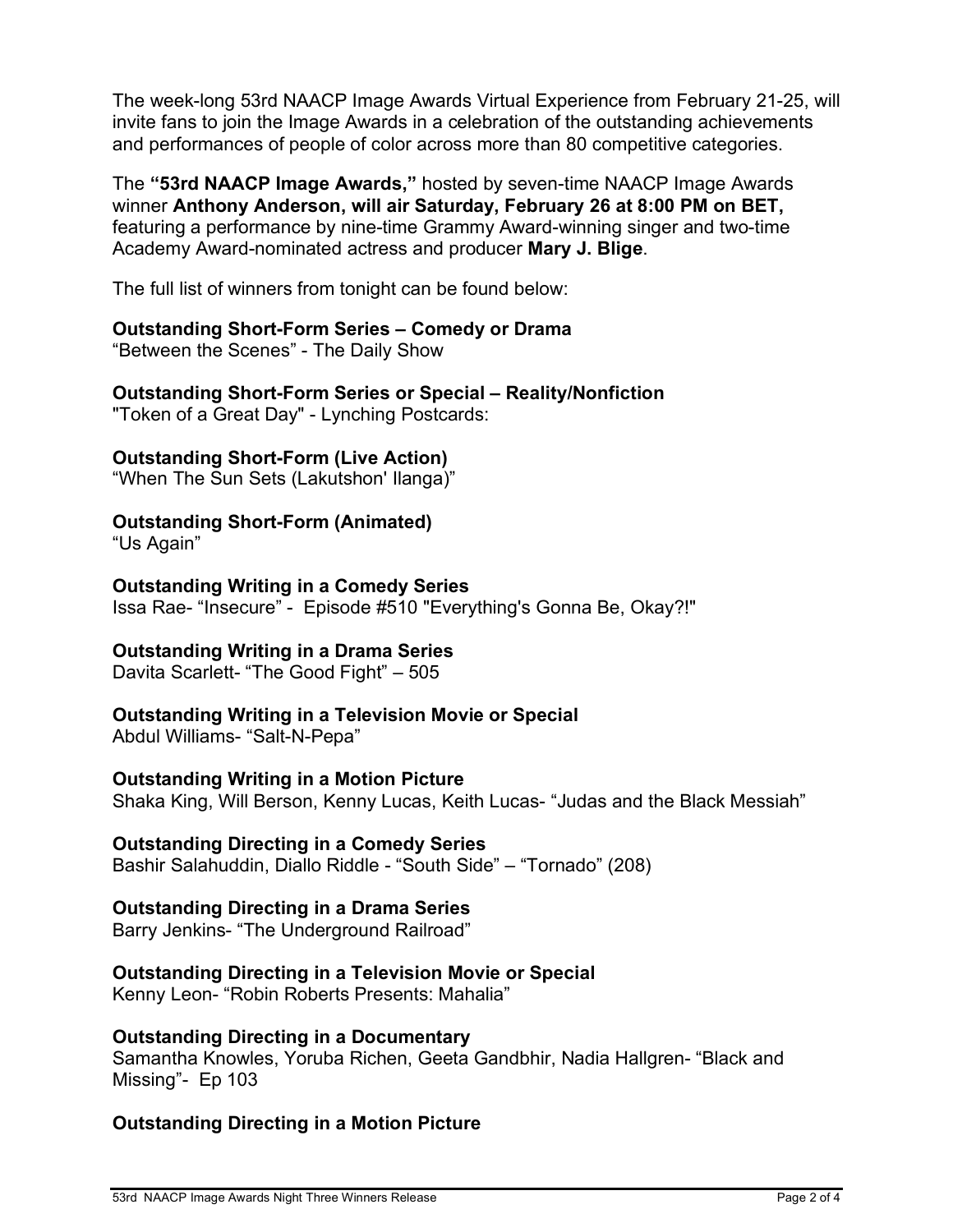Shaka King- "Judas and the Black Messiah"

#### **Special Award: Activist of The Year**

Scot X. Esdaile

Be sure to tune into the 53rd NAACP Awards Virtual Experience this week on naacpimageawards.net and YouTube, including:

- The non-televised awards program will be hosted nightly by actor and comedian **Affion Crockett** and celebrity presenters **Aida Rodriquez, Asiahn Bryant, Clint Coley, Cory Hardrict, Courtney Nichole, Demetrius Shipp Jr., Derrick Johnson, Karen Boykin-Towns, Khleo Thomas, Lauren Wesley Wilson, Leon W. Russell, Lori Harvey, Luke Lawal, Jr., Marcel Spears, Matt Cedeno, Melissa L. Williams, Wendy Raquel Robinson, and Wisdom Cole.**
- The *Diaspora Perspectives* series exploring the global nature of the film industry, the diversity of stories and experiences available on content platforms, featuring Nollywood, Ghollywood, and Britain's biggest stars and innovators **Koshie Mills, Tope Oshin, Jimmy Jean-Louis**, **Aml Ameen, Mamoudou Athie, and more.**

The **"53rd NAACP Image Awards"** are presented by Wells Fargo and sponsored in part by AT&T Humanity of Connection, Google, T-Mobile, Bank of America, Gushers, FedEx, and Airbnb.

For all information and the latest news, please follow NAACP Image Awards on Instagram @NAACPImageAwards.

### **NAACP**

Founded in 1909 in response to the ongoing violence against Black people around the country, the NAACP (National Association for the Advancement of Colored People) is the largest and most pre-eminent civil rights organization in the nation. We have over 2,200 units and branches across the nation, along with well over 2M activists. Our mission is to secure the political, educational, social, and economic equality of rights in order to eliminate race-based discrimination and ensure the health and well-being of all persons.

In media attributions, please refer to us as the NAACP.

NOTE: The Legal Defense Fund – also referred to as the NAACP-LDF was founded in 1940 as a part of the NAACP, but separated in 1957 to become a completely separate entity. It is recognized as the nation's first civil and human rights law organization, and shares our commitment to equal rights.

#### **About BET:**

BET, a subsidiary of ViacomCBS Inc. (NASDAQ: VIACA, VIAC), is the nation's leading provider of quality entertainment, music, news and public affairs television programming for the African American audience. The primary BET channel is in 125 million households and can be seen in the United States, Canada, the Caribbean, the United Kingdom, sub-Saharan Africa and France. BET is the dominant African-American